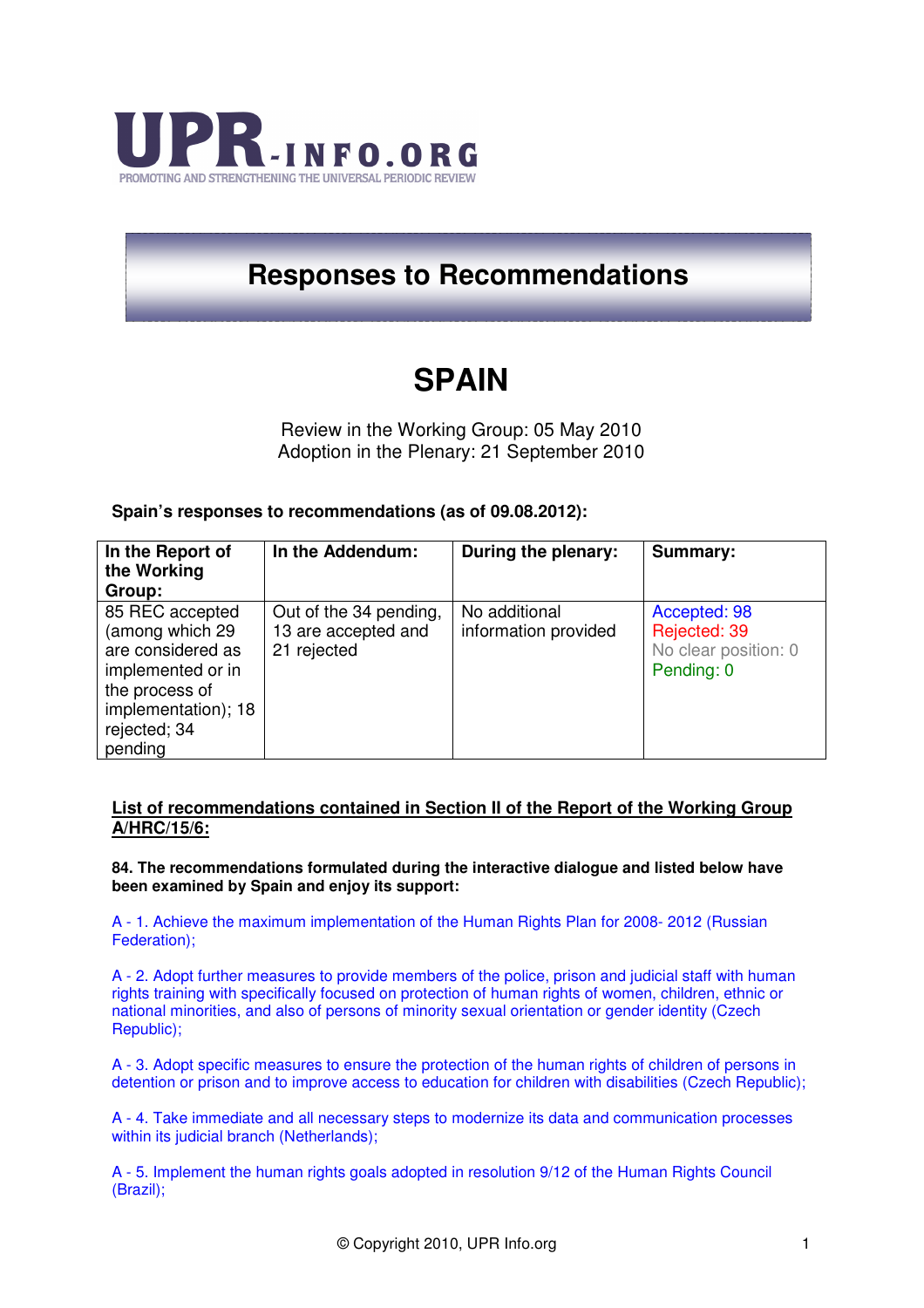A - 6. Put into effect the request for a visit by the Special Rapporteur on the Human Rights of Migrants (Uruguay);

A - 7. Continue its efforts to combat discrimination and violence based on gender, race and ethnic origin, among others (Republic of Korea);

A - 8. Continue its efforts to guarantee the rights of women and to eradicate gender discrimination, and pay special attention to combat gender- motivated violence against migrant women (Belarus);

A - 9. Increase programmes aimed at combating prejudices regarding the role of women in society, in order to complement the legislative and institutional efforts to achieve de jure and de facto equality between men and women (Mexico);

A - 10. Pursue its efforts to combat the persistence of traditional stereotypes regarding the role and responsibilities of women and men, namely by planning awareness-raising campaigns for the media and focused programmes in the education system (France);

A - 11. Intensify media campaigns to strengthen efforts aimed at eliminating stereotyped images of men and women in the family and society (Portugal);

A - 12. Address any remaining barriers to an equal sharing between women and men of paid and unpaid work (Norway);

A - 13. Redouble efforts to diminish the wage gap between men and women and promote a higher representation of women in managerial and decision-making positions both in public administration and in the private sector (Peru);

A - 14. Continue its activities to eliminate racism, xenophobia and other acts of intolerance (Turkey);

A - 15. Step up its efforts to thoroughly investigate all acts of racial violence and punish those responsible appropriately, taking into account that the Committee against torture has expressed concerns about allegations that the authorities' responses to these acts are not always timely or adequate. Also, the Human Rights Committee and the Committee on Economic, Social and Cultural Rights expressed similar concerns (Egypt);

A - 16. Do its utmost to combat racially motivated crimes and to ensure that human rights education is provided to any perpetrators of such offences (Qatar);

A - 17. Take stern and swift action by the authorities on all complaints on the treatment of migrants by the public and private authorities, as well as regular publishing of data and reports about the incidents of racially motivated crimes (Pakistan);

A - 18. Take more effective measures to combat racial discrimination and intolerance, including by collecting and publishing official statistics about incidents on racially motivated crimes and promptly investigating and taking stern action against the perpetrators of hatred, racist and xenophobic acts (Malaysia);

A - 19. Collect statistics on racist and discriminatory incidents, and develop a national plan of action against racism and xenophobia, with an emphasis on social awareness (Uruguay);

A - 20. Collect and publish statistics on hate crimes, and develop a specific national action plan against racism and xenophobia (United States of America);

A - 21. Record and publish official statistics about incidents or reports on racially motivated crimes, and improve the collection of hate-crime data by law-enforcement officials and authorities (Egypt);

A - 22. Strengthen measures to prevent, investigate and punish acts of violence against migrants when they occur, as well as allegations of the mistreatment of this group by some members of the police (Peru);

A - 23. Take more effective measures to eliminate discrimination against non-citizens in relation to working conditions and work requirements, including employment rules and practices with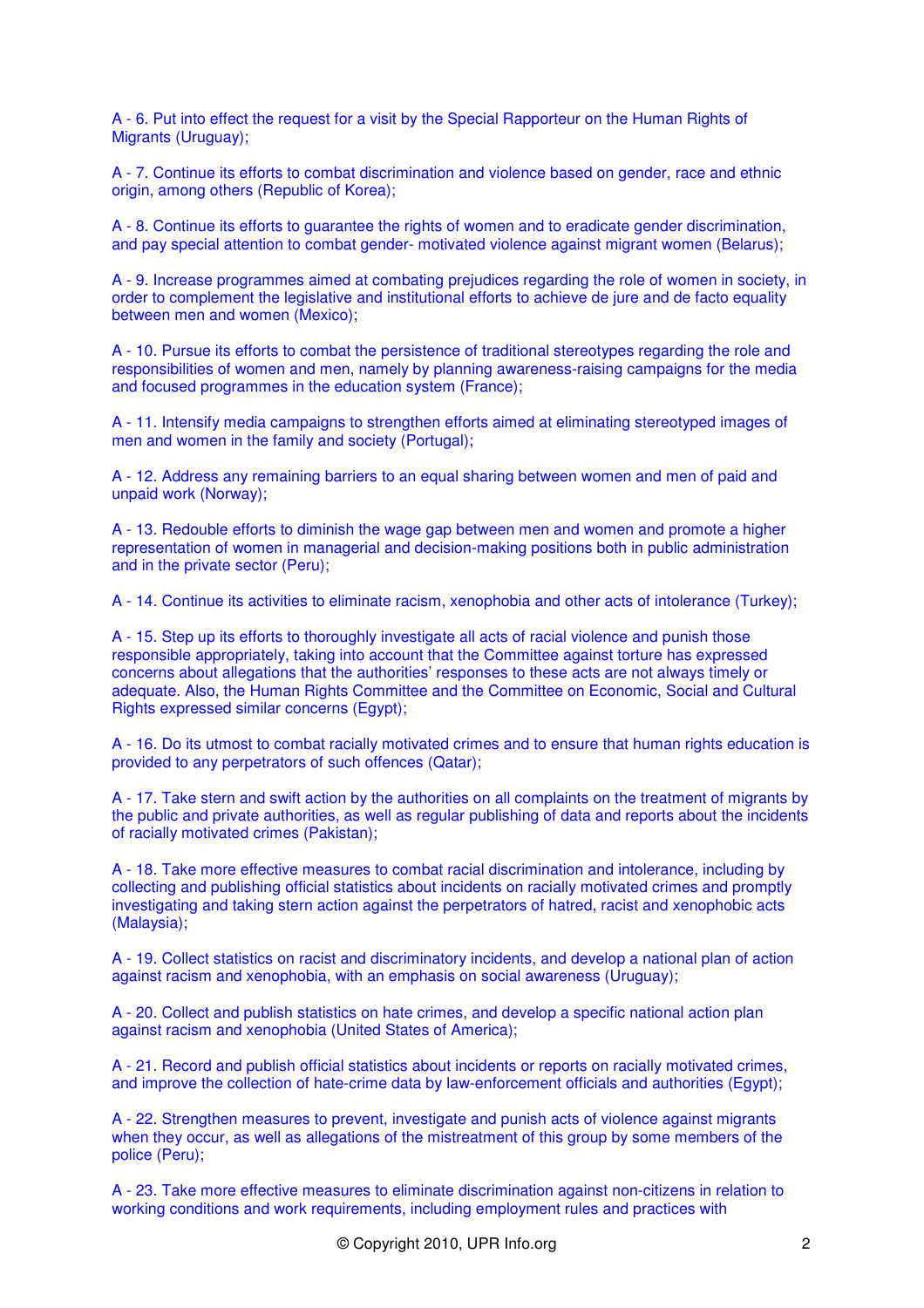discriminatory purposes or effects; and that legislation prohibiting discrimination in employment and all discriminatory practices in the labour market be fully implemented in practice and that further measures be taken to reduce unemployment among immigrants (Egypt); A - 24. Continue its efforts to improve the situation of the Roma population (Slovenia);

A - 25. Continue its untiring efforts against the execution of the death penalty; and wishes Spain success with the Prime Minister's initiative which is aimed at achieving the immediate abolition of the death penalty for minors and persons with disabilities, and at achieving a global moratorium by 2015 (Bulgaria);

A - 26. Take steps to improve its ability to prevent torture (Hungary);

A - 27. Improve measures to ensure the timely detection and investigation of cases of police abuse (Azerbaijan);

A - 28. Intensify training and information programmes for law enforcement officials to ensure full respect for human rights during the performance of their duties (Malaysia);

A - 29. Reinforce its efforts to protect the rights of prisoners in police custody, including by duly investigating reports of ill treatment, prosecuting those responsible for confirmed abuses, and taking other appropriate preventive and corrective measures (Canada);

A - 30. Continue to make efforts to combat gender-based violence (Colombia);

A - 31. Continue its efforts to curb violence against women and to eliminate their stereotyping role in the society (Bangladesh);

A - 32. Take more efficient steps to prevent and punish violence against women in all its manifestations (Hungary);

A - 33. Further strengthen the implementation of some of the provisions of the law on comprehensive protection measures to tackle gender-based violence (Malaysia);

A - 34. Build on its work to tackle gender-based violence, including through Basic Law 1/2004, and measures recently introduced to allow women who are illegal migrants to report acts of violence without fear of personal disadvantage (United Kingdom);

A - 35. Accelerate efforts, under the Organization Act No. 1/2004 on comprehensive protection measures against gender-based violence, to facilitate access to medical and legal services for women in distress across Spain, particularly within immigrant communities (Canada);

A - 36. Continue to adopt all legislative and executive measures against gender-based violence, with special attention to migrant victims (Italy);

A - 37. Redouble its efforts to tackle the issue of violence against women, including domestic violence, by, for example, creating layers of legislative measures to safeguard victims as well as strengthening the overall implementation of relevant measures on this issue (Japan);

A - 38. Consider the possibility to amend the criminal code to criminalize the trafficking in human beings for the purpose of sexual exploitation (Belarus);

A - 39. Consider to adjust its legislation in order to specifically define the trafficking in human beings for the purpose of sexual exploitation (Costa Rica); **2**

A - 40. Amend existing legislation on human trafficking to include a definition of trafficking in line with international law (Indonesia);

A - 41. Bring the definition of trafficking in its legislation into line with international law; establish better processes to identify victims; and address the special needs of child victims (New Zealand);

A - 42. Consider modifying its criminal legislation so that the offence of human trafficking could specifically target trafficking for the purpose of sexual exploitation (France);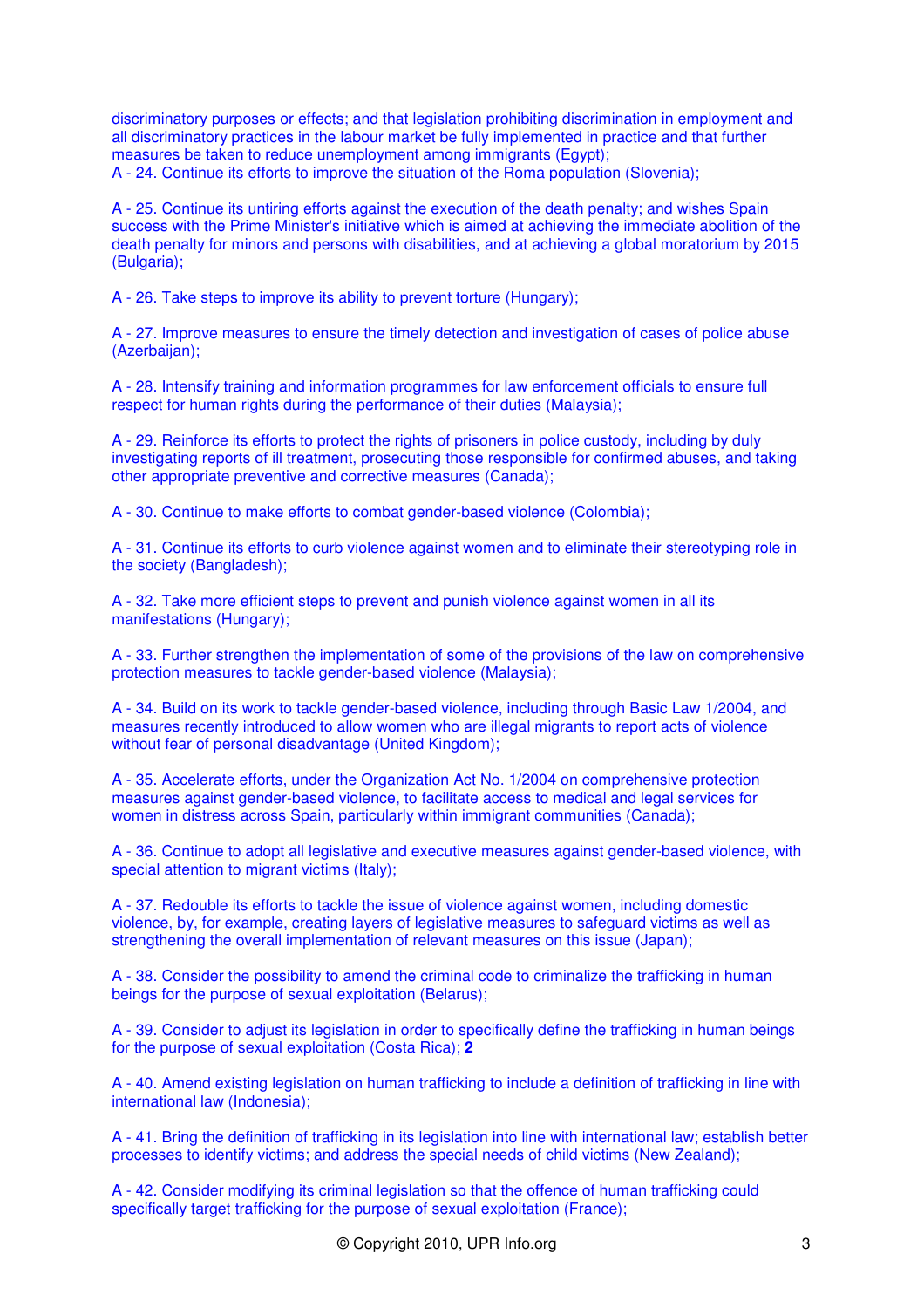A - 43. Include in its legislation a definition of sex trafficking in line with international law (Australia);

A - 44. Consider utilizing the Recommended Principles and Guidelines on Human Rights and Human Trafficking developed by OHCHR as a reference tool (Philippines);

A - 45. Continue to make efforts to implement and apply the Historical Memory Act (Colombia);

A - 46. Continue its constructive efforts for the promotion of respect, tolerance, better understanding and cooperation among different cultures and religions through initiatives such as the Alliance of Civilizations and the Dialogue among Religions (Pakistan);

A - 47. Redouble its efforts to continue to incorporate into its educational system, at all levels, respect for human rights, especially those related to non-discrimination and tolerance for diversity (Nicaragua);

A - 48. Strengthen the human rights component in school curriculums and education programmes for the public, with special focus on women's rights (Republic of Korea);

A - 49. Continue to address the issue of unaccompanied children arriving in Spanish territories and to consider implementing, as appropriate, the recommendations of UNHCR, human rights treaty bodies and special procedures (Jordan);

A - 50. Strengthen national and local initiatives aimed at protecting and promoting the universal human rights of all migrants and members of their families (Philippines);

A - 51. Continue and intensify the use of best practices in the area of human rights with regard to Spain's migration policies (Portugal);

A - 52. Continue to support the Support Fund for the Admission, Integration and Education of Immigrants, as well as to support the work of various civil society organizations that work in favour of immigrants and that receive public funds to that end (Colombia);

53. Reinforce measures aimed at ensuring, during this period of crisis, effective protection of the human rights of migrants, and take additional measures to guarantee access to economic, social and cultural rights for migrants, who are the primary victims of the high level of unemployment in Spain (Algeria);

A - 54. Take all measures necessary to ensure that actions related to unaccompanied minors (migrants, asylum seekers, refugees, victims of trafficking) are in line with international standards (Uruguay);

A - 55. Enhance its cooperation programmes with developing countries (Philippines);

A - 56. Continue its cooperation with civil society organizations in the follow-up to this review (Austria).

#### **85. The following recommendations enjoy the support of Spain, which considers that they are already implemented or in the process of implementation:**

A - 1. Ratify the Optional Protocol to the International Covenant on Economic, Social and Cultural Rights (Portugal, Azerbaijan);

A - 2. Provide intensive training to law enforcement officials to ensure that, in the performance of their duties, they respect and protect human dignity and maintain and uphold the human rights of all persons without distinction as to race, colour or national or ethnic origin (Egypt);

A - 3. Take all appropriate steps to ensure the implementation of the Council on Women's Participation, created by Organic Law 3/2007, in view of the important role played by nongovernmental organizations and other civil society organizations in the promotion of women's human rights and gender equality, as recommended by CEDAW (Israel);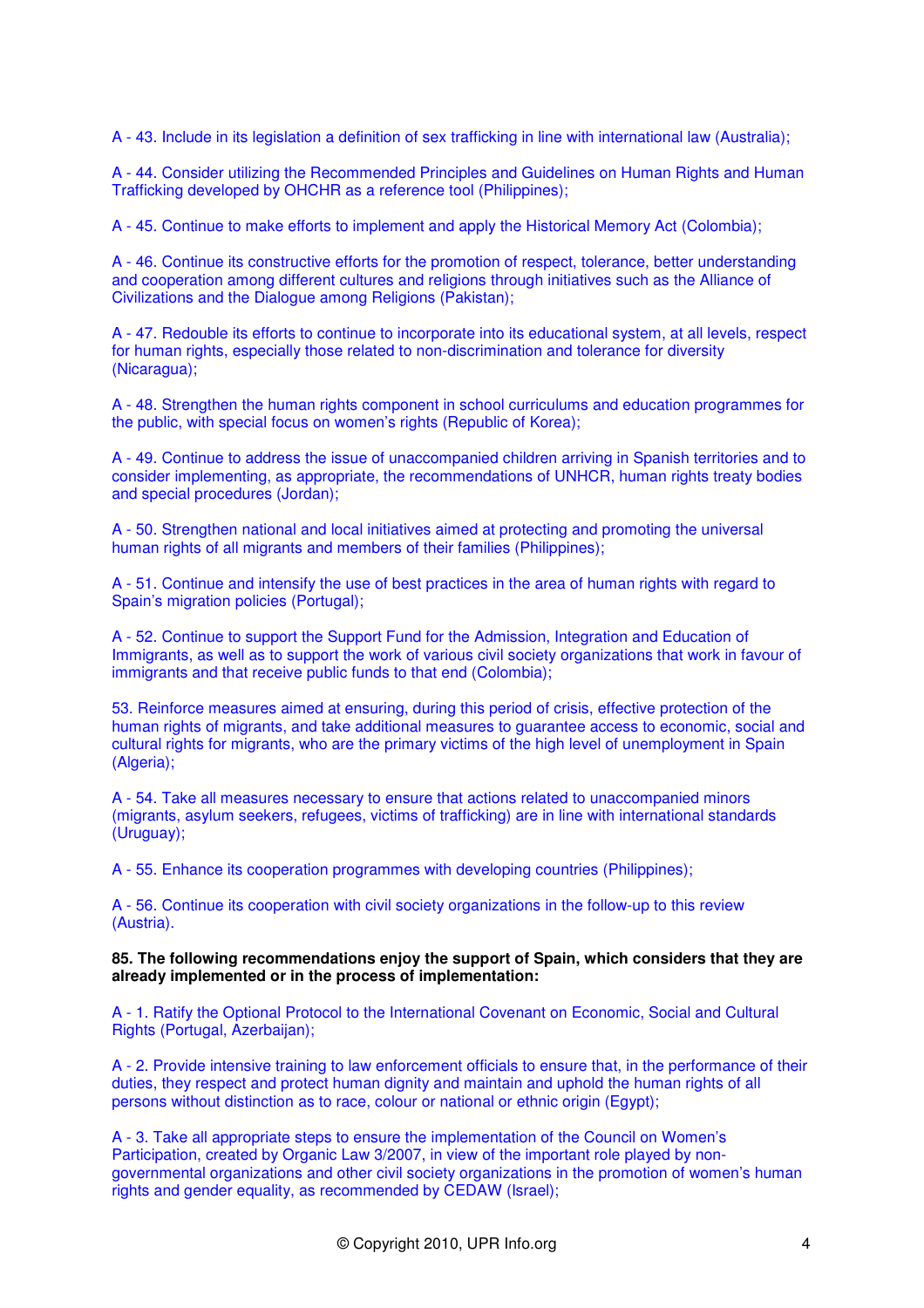A - 4. Ensure implementation of the gender equality measures to the rural areas including for the migrant female workers (Pakistan);

A - 5. Formulate and implement a national action plan against racism and xenophobia, with ample participation on the part of civil society and input from the Spanish observatory on racism and xenophobia (Bolivia);

A - 6. Extend and consolidate into a national action plan its measures to combat racism and xenophobia (United Kingdom);

A - 7. Develop a national action plan against racism and xenophobia (Azerbaijan);

A - 8. Widely distribute information on available domestic remedies against acts of racial discrimination and the legal means available for obtaining compensation in the event of discrimination (Egypt);

A - 9. Implement its intentions to adopt a national plan of action on the interests of the Roma population (Russian Federation);

A - 10. Eliminate all forms of discrimination against the Roma community, migrants and religious minorities, and take necessary measures against the perpetrators of racially motivated acts against migrants and ethnic and religious minorities (Bangladesh);

A - 11. Put in place appropriate mechanisms to improve the situation of the Roma minority with respect to access to education, employment and health care (Hungary);

A - 12. Take effective measures to investigate all allegations of serious human rights violations and abuses committed by law enforcement officials and private security guards (Malaysia);

A - 13. Ensure that persons deprived of their liberty have access to their fundamental freedoms at all times (Costa Rica); **3**

A - 14. Adopt educational measures, from childhood, to foster social rejection of violence against women and children and encourage the use of complaints against such cases (Portugal);

A - 15. Ensure that all victims of gender-based violence have effective access to appropriate resources, including legal assistance and protection measures (Austria);

A - 16. Consider treatment of perpetrators of violence against women and other models targeting the aggressor as a complement to other measures (Norway);

A - 17. Include immigrant women in irregular situations in all policies aimed at the prevention of and protection against gender violence (Bolivia);

A - 18. Provide effective access to legal assistance and measures of protection for all victims of gender violence, including migrants with irregular migration status (Uruguay);

A - 19. Bring promptly all detainees before a judge (Netherlands);

A - 20. Ensure the effective enjoyment of the right to education, the right to work and the right to health for members of ethnic minorities and migrants (Cuba);

A - 21. Promote and carry out comprehensive education and training in human rights in the Spanish education system and in programmes for public employees, armed forces and military personnel at every level (Costa Rica);

A - 22. Enact human rights education programmes targeted at fighting racism, xenophobia, and discrimination and violence against women (Philippines);

A - 23. Address, in a comprehensive manner, the rise of negative attitudes towards immigrants as reported in the 2009 Spanish Racism and Xenophobia Report (Austria);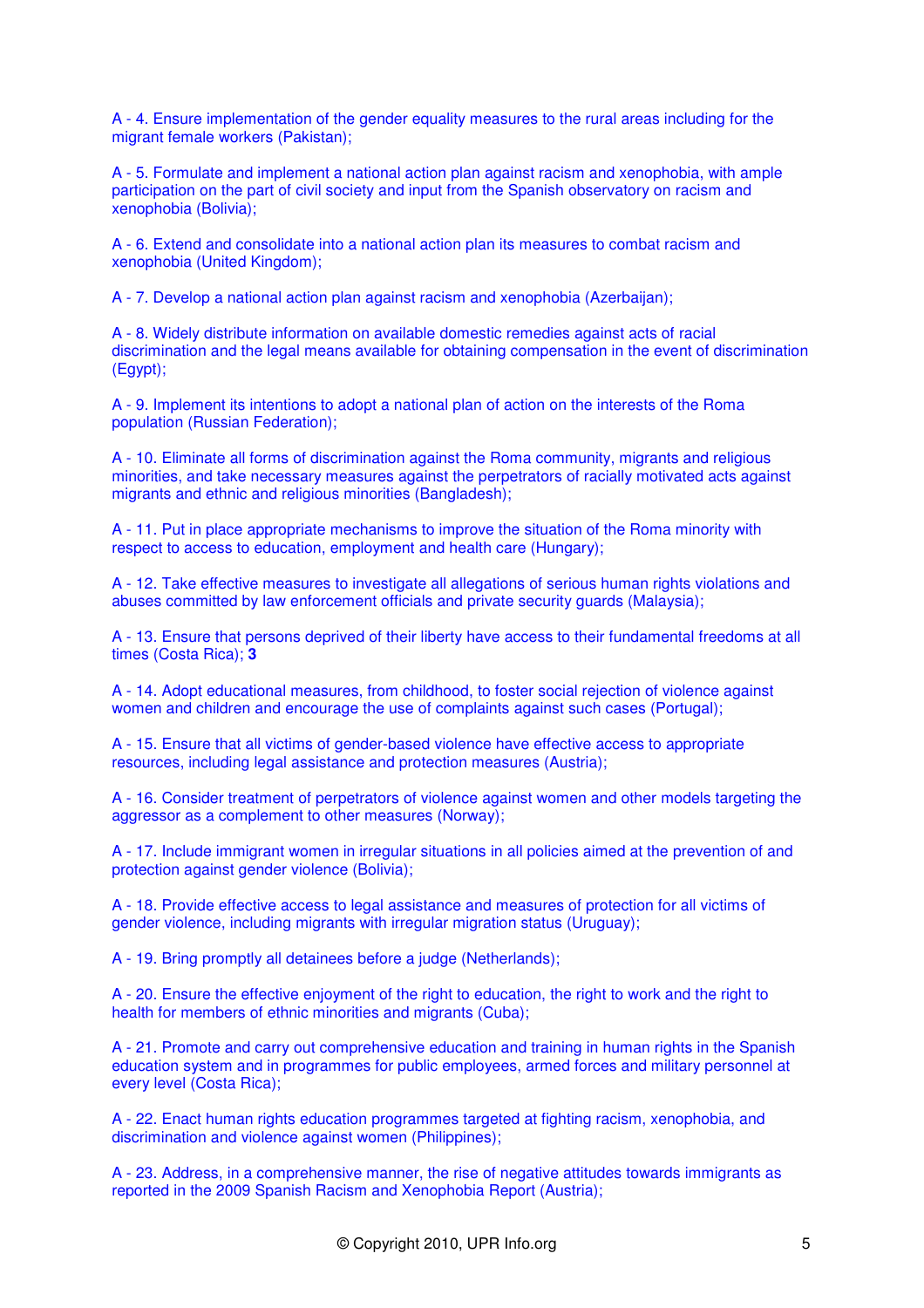A - 24. Ensure full respect for the rights of migrants, including through the strengthening of measures against acts of racial discrimination, xenophobia and intolerance (Cuba);

A - 25. Strengthen policies that guarantee the human rights of migrant workers (Brazil); **4**

A - 26. Pay particular attention to the vulnerable situation of migrants, especially women in an irregular situation (Slovenia);

A - 27. Take all appropriate measures that serve the interests of the welfare and development of child migrants, who should have been guaranteed all rights provided for in national legislation and international law (Belarus);

A - 28. Strengthen policies that guarantee the prevalence of human rights in combating terrorism (Brazil); **5**

A - 29. Pursue and intensify its cooperation with countries interested in combating the phenomenon of terrorism by strictly respecting its bilateral and multilateral commitments (Algeria);

**86. The following recommendations will be examined by Spain, which will provide responses in due course, but no later than the fifteenth session of the Human Rights Council, in September 2010. The response of Spain to these recommendations will be included in the outcome report adopted by the Human Rights Council at its fifteenth session.** 

R - 1. Sign and ratify the International Convention on the Protection of the Rights of All Migrant Workers and Members of Their Families (Indonesia, Burkina Faso);

R - 2. Ratify the International Convention on the Protection of the Rights of All Migrant Workers and Members of Their Families (Azerbaijan);

R - 3. Ratify and implement the International Convention on the Protection of the Rights of All Migrant Workers and Members of Their Families (Bolivia);

R - 4. Ratify the International Convention on the Protection of the Rights of All Migrant Workers and Members of Their Families as a fundamental step towards the protection of human rights (Guatemala);

R - 5. Ratify the International Convention on the Protection of the Rights of All Migrant Workers and Members of Their Families, and, by taking that measure, clearly demonstrate its firm and decisive commitment to protecting migrant groups and to finding solutions to problems that may arise, by fully respecting the fundamental freedoms of those affected (Paraguay);

R - 6. Adhere to the International Convention on the Protection of the Rights of All Migrant Workers and Members of Their Families (Nicaragua);

R - 7. Pursue its efforts, and continue, to guarantee all human rights; and accede to the International Convention on the Protection of the Rights of All Migrant Workers and Members of Their Families (Palestine);

R - 8. Become a party to the International Convention on the Protection of the Rights of All Migrant Workers and Members of Their Families (Pakistan);

R - 9. Consider ratifying the International Convention on the Protection of the Rights of All Migrant Workers and Members of Their Families (Argentina); **6**

R - 10. Consider the ratification of the Convention on the Protection of the Rights of All Migrant Workers and Members of Their Families (Peru);

R - 11. Consider ratifying the International Convention on the Protection of the Rights of All Migrants Workers and Members of Their Families (Nigeria); **7**

R - 12. Reconsider, in the same spirit of openness, the possibility of ratifying the International Convention on the Protection of the Rights of All Migrant Workers and Members of Their Families, in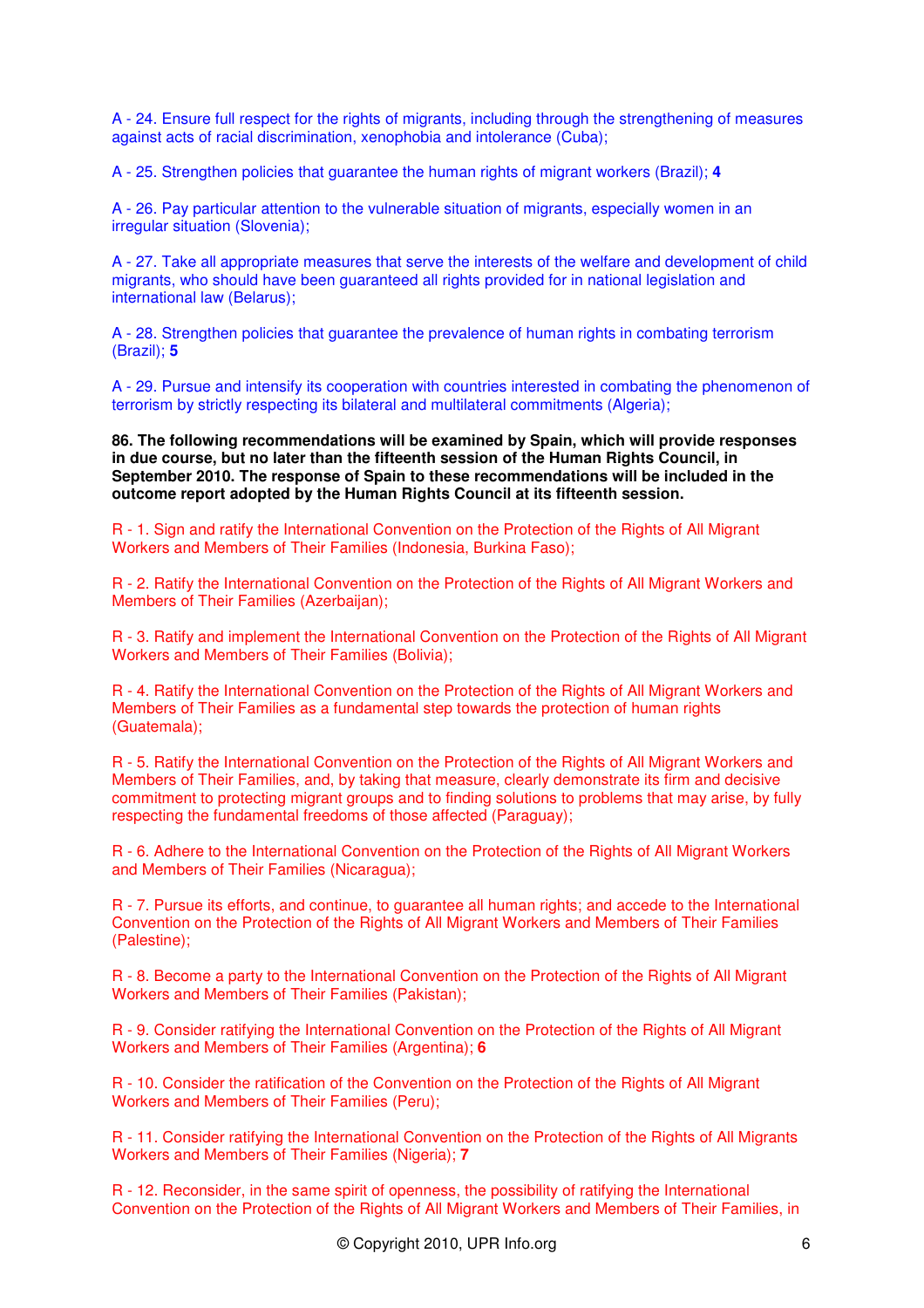accordance with paragraph 12.1 of recommendation no. 1737 of 17 March 2006 of the Parliamentary Assembly of the Council of Europe, of which Spain is an active member (Algeria);

A - 13. Recognize the competence of the Committee established under the Convention for the Protection of All Persons from Enforced Disappearance (Argentina);

R - 14. Consider introducing a specific prohibition with respect to the sale of arms when the final destination is a country where children may potentially be recruited or used in hostilities (Slovenia);

R - 15. Consider introducing an earmarked quota for fathers in the parental leave (Norway);

A - 16. Fully cooperate with relevant United Nations treaty bodies by implementing their recommendations pertaining to ending racism, racial discrimination, xenophobia and related intolerance (Egypt);

A - 17. Pursue its efforts related to the fight against racism and xenophobia by establishing, with a calendar for concrete action, a national and complete strategy for combating racism and xenophobia, as announced in its first national Human Rights Plan (Belgium);

A - 18. Undertake a comprehensive set of measures, in practice and law, including developing a national plan of action against racism, to combat racial discrimination against foreigners and religious minorities, in particular Muslims (Islamic Republic of Iran);

R - 19. Clarify the definition of torture in its penal code, and enforce an absolute prohibition of torture under any circumstances (Islamic Republic of Iran);

R - 20. Review the definition of torture in its national law so that it complies fully with that in article 1 of the Convention against the Torture and other Cruel, Inhuman or Degrading Treatment or Punishment (Czech Republic);

A - 21. Take additional measures to prevent criminal offences, including assault, by police officers and prison guards from occurring, and ensure that the personal integrity of detainees is guaranteed (Netherlands);

A - 22. Ensure that access to legal assistance upon detention is not delayed, that detainees have the possibility to communicate with a lawyer in private and that they are brought in front of a judge within 72 hours, as stipulated by law (Austria);

A - 23. Respond to all recommendations set out in the report of the Ombudsman relating to the protection of the interests of minors having behavioural problems and in difficult social situations; pay more specific attention to the rights of such minors to have appropriate educational and medical support; and effectively implement an internal common regulation and an efficient inspection system in centres to prevent and combat abuse (Belgium);

A - 24. Strengthen work with the European Union and international partners to combat human trafficking, with a policy of prevention as a priority for its 2009-2012 work plan (Canada);

A - 25. Strengthen the policy of promoting children rights, with special attention to the trafficking in women and children, and consider the implementation of the Guidelines for the Appropriate Use and Conditions of Alternative Care for Children, in accordance with Human Rights Council resolution 11/7 and General Assembly resolution 64/142 (Brazil);

R - 26. Investigate, punish and redress crimes of enforced disappearance, regardless of the time of their occurrence, in the light of the continuous nature of the crime and in accordance with its international obligations (Mexico);

A - 27. Ensure school integration of Roma children, children belonging to immigrant families or children living in socio-economically deprived areas, as expressed by CEDAW, and increase Roma women's awareness and access to services and programmes in education, employment and healthcare, as recommended by CERD, CESCR, and the CRC (Israel);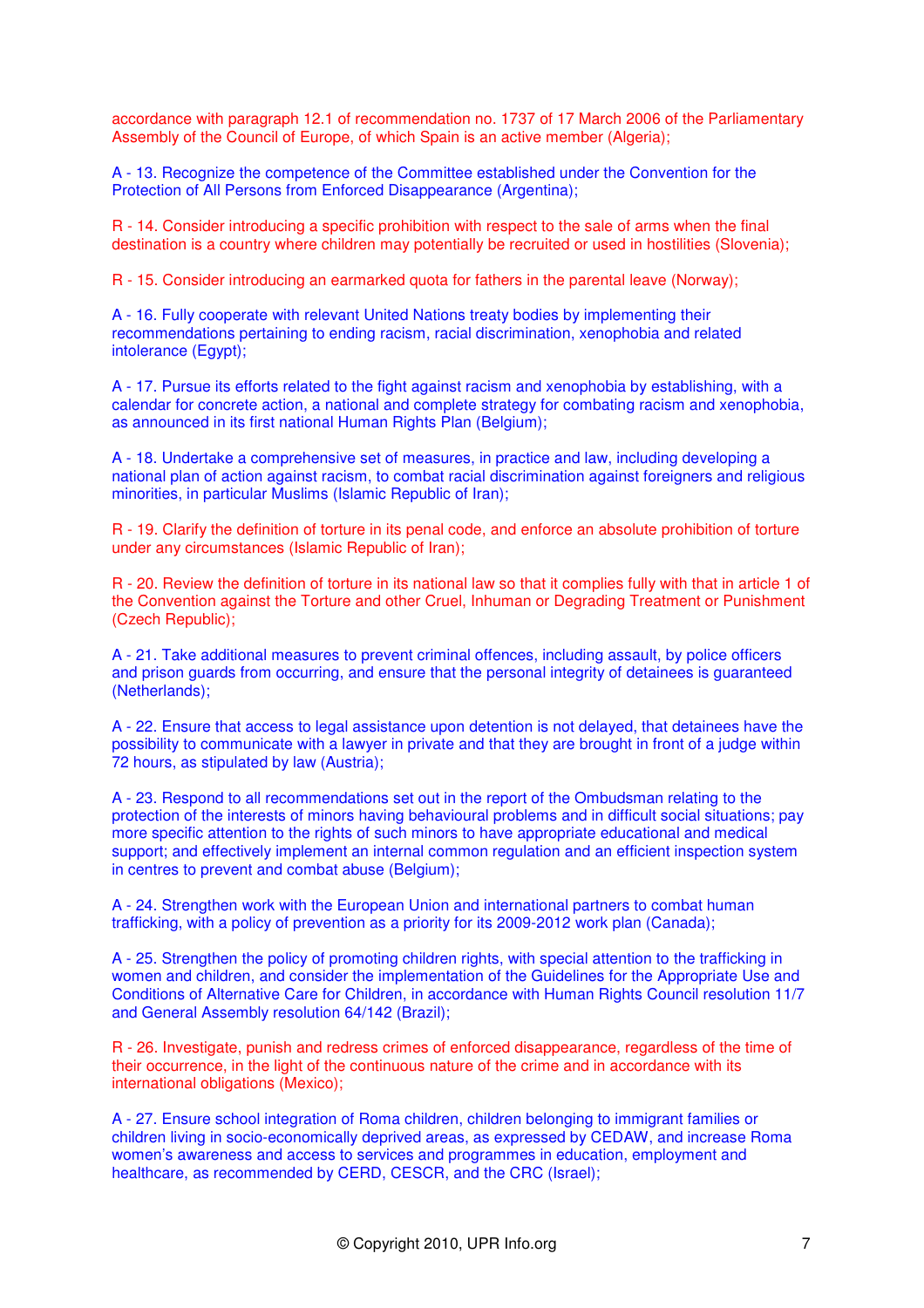A - 28. Respect fully the principle of non-refoulement and ensure effective access to asylum procedures, taking into account the objectives of UNHCR's 10-Point Plan on Mixed Migration (New Zealand);

R - 29. Undertake a review of its readmission agreements with respect to refugees and asylumseekers, and amend them as necessary to ensure that they contain human rights guarantees in line with international standards (Canada);

A - 30. Consider access to asylum procedures for victims of trafficking (Costa Rica); **8**

R - 31. Adopt measures aimed at ensuring the equal treatment of migrants, regardless of their migratory situation (Argentina); **9**

R - 32. Abolish all laws and regulations discriminating against immigrants (Nigeria); **10**

R - 33. Ensure that all migrants have effective access to services related to economic, social and cultural rights, irrespective of their migration status (Uruguay);

A - 34. Implement the National Ombudsman's call for authorities to ascertain the age of younger immigrants, so that the most appropriate protection can be arranged (United States of America).

### **87. The recommendations below did not enjoy the support of Spain:**

R - 1. Follow the principle of applying limits on freedoms to those organizations and entities that are involved in spread of hate speech, make xenophobic or defamatory statements and incite discrimination and violence (Pakistan);

R - 2. Undertake immediate steps to establish an independent police complaints mechanism with a mandate to investigate all allegations of serious human rights violations by law enforcement officials in cases such as sexual violence in custody (Islamic Republic of Iran);

R - 3. Consider taking steps to establish an independent police complaints mechanism with the aim to investigate all allegations of serious human rights violations by law enforcement officials (Denmark);

R - 4. Review the compliance of its anti-terrorism legislation allowing for incommunicado detention with international human rights standards (Czech Republic);

R - 5. Review the incommunicado detention regime (Costa Rica); **11**

R - 6. Review the use of incommunicado detention for offences involving terrorists or armed gangs, which may last for up to 13 days (Austria);

R - 7. Address the distinction made between Spanish and foreign nationals to the detriment of the latter group when remanding custody during investigations (Austria);

R - 8. Continue developing awareness-raising measures in educational policies in fighting genderbased violence in order to tackle the deeply rooted stereotypes vis-àvis women (Austria);

R - 9. Adopt a national plan of action to combat violence against women and girls and to ensure that all victims of gender-based violence have effective access to legal assistance and protection measures (Islamic Republic of Iran);

R - 10. Consider instigating a national plan to combat violence against women and girls, including in relation to human trafficking (Denmark);

R - 11. Develop a national plan of action on eliminating violence against women (Australia);

R - 12. Establish a mechanism guaranteeing the correct identification of victims of the trafficking in persons and provide them with adequate and comprehensive support, especially in the case of minors (Bolivia);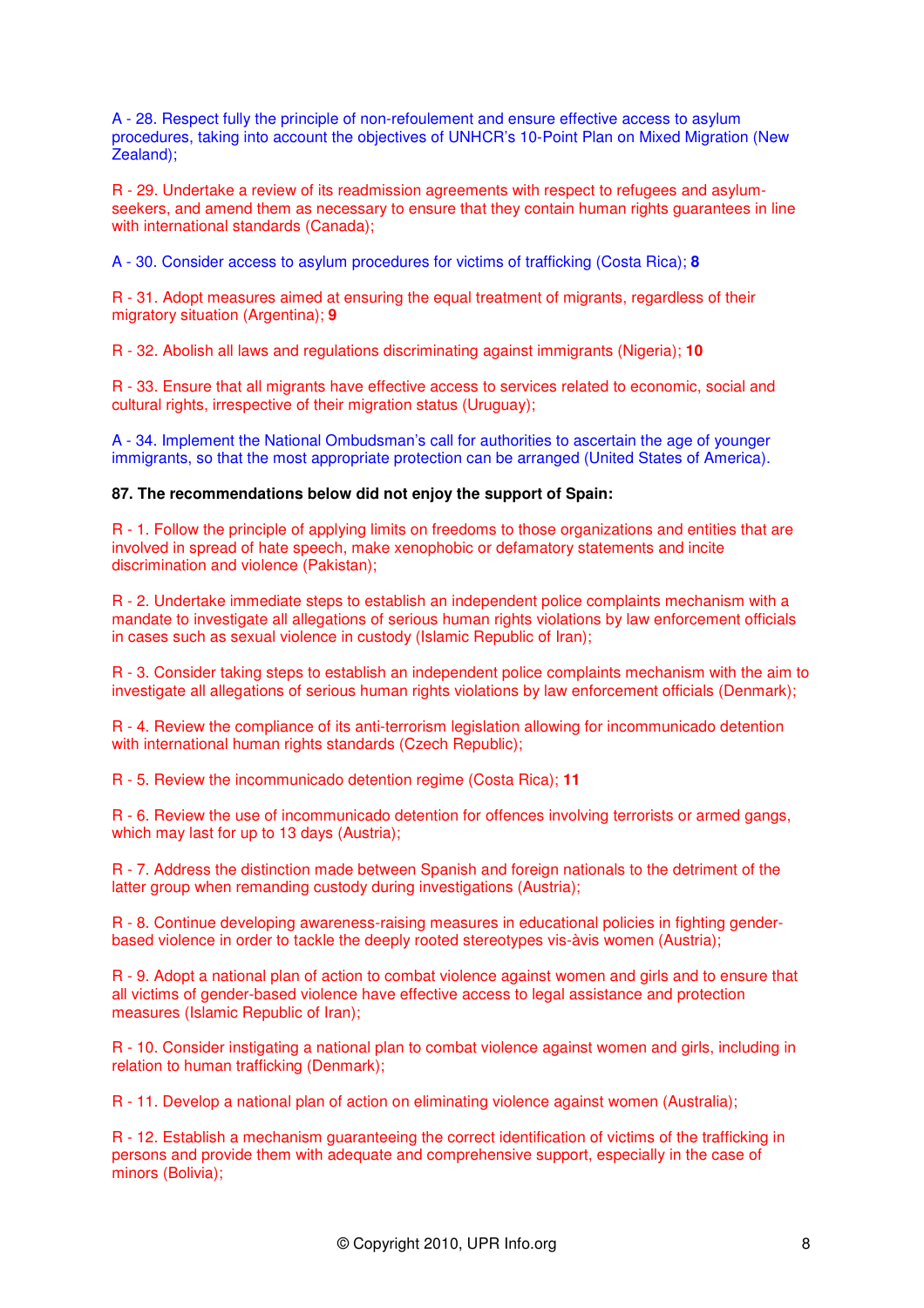R - 13. Consider the establishment of a national mechanism for the correct identification of victims of sexual exploitation, as well as the possibility of including specific measures for minors (Panama);

R - 14. Establish a national mechanism to identify all victims and take necessary measures to ensure access to the asylum procedure for foreign women who are victims of trafficking, or at the risk of being trafficked, who can show a need for international protection, as recommended by CEDAW, CRC, and the CESCR, in light of the serious efforts made by the Government of Spain to adopt a Plan to Combat Human Trafficking for the Purposes of Sexual Exploitation (Israel);

R - 15. Reinforce due-process safeguards for detainees imprisoned for conduct allegedly related to terrorism or to the operation of armed groups (Argentina);

R - 16. Continue to pursue open migration policy and regularize existing migrants with irregular status (Bangladesh);

R - 17. Address and provide adequate follow-up to the recommendations of the Special Rapporteur for the protection of human rights and fundamental freedoms while countering terrorism, as a result of his visit to the country, in coordination with relevant ministries and by consulting civil society organizations (Mexico);

R - 18. Thoroughly and independently investigate all circumstances surrounding its involvement in rendition programmes (Islamic Republic of Iran);